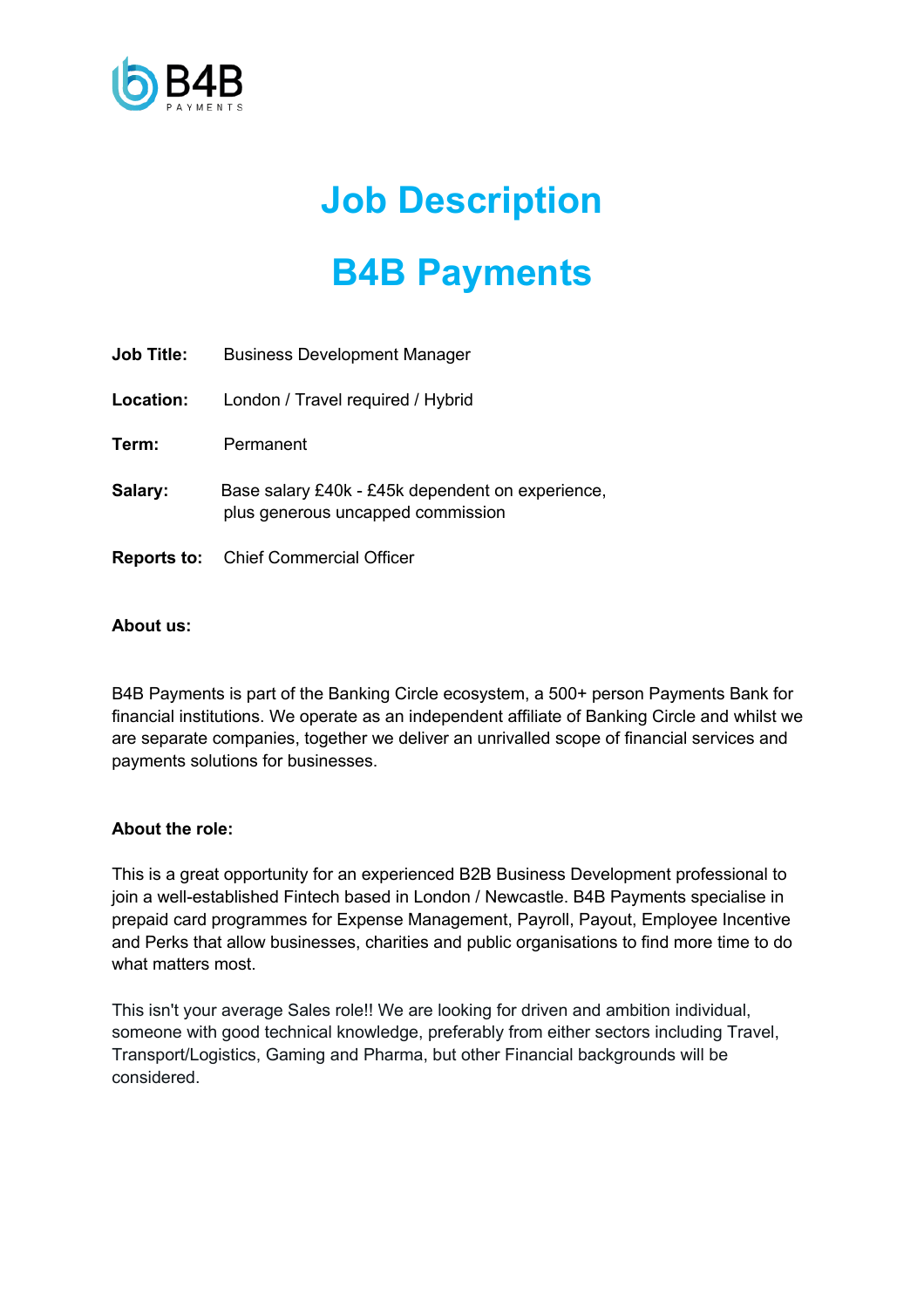

## **Responsibilities**

- Review, analyse and maintain the customer database, to ensure that opportunities are always maximised
- Ownership of allocated inbound leads, qualifying and closing
- Directly targeting new prospects and opportunities within key verticals
- Working closely with the Marketing team to run successful lead generation and sales campaigns
- Building and maintaining a reliable sales pipeline within our CRM system
- Developing an in depth understanding of the prepaid card industry and solutions
- Actively networking in industry forums and events to promote B4B Payments
- Creating and coordinating proposals and tender responses for clients to effectively communicate the offering

## **Requirement**

We are looking for a credible, bright, driven person to support our ambitious growth aspirations Using your expertise and consultative approach to selling, you will engage with new prospects in verticals and industries where we have demonstrated tremendous success in Europe, as well as identify and close new opportunities.

## **Essential (Need to have)**

- Proven working experience as a business development manager or a relevant role
- Tenacity and drive to seek new business and meet or exceed targets
- Pro-active in identifying and generating new business opportunities against sales and profitability targets
- Strong interpersonal skills for building, developing and maintain, relationships with clients
- Self-motivated, well organised, driven, ambitious and ability to work under pressure
- Ability to analyse sales figures and write reports
- Experience in Prepaid card, payments, or program manager experience is a must
- A minimum of 4-5 years of experience within mentioned industry

## **Desirable (Nice to have)**

- Proficiency in MS Office and CRM software
- Strong written and verbal communication skills needed for communicating with a range of people, both internally and externally, as well as presentation skills
- A flexible approach to work with the ability to adapt to a fast-paced, ever dynamic environment